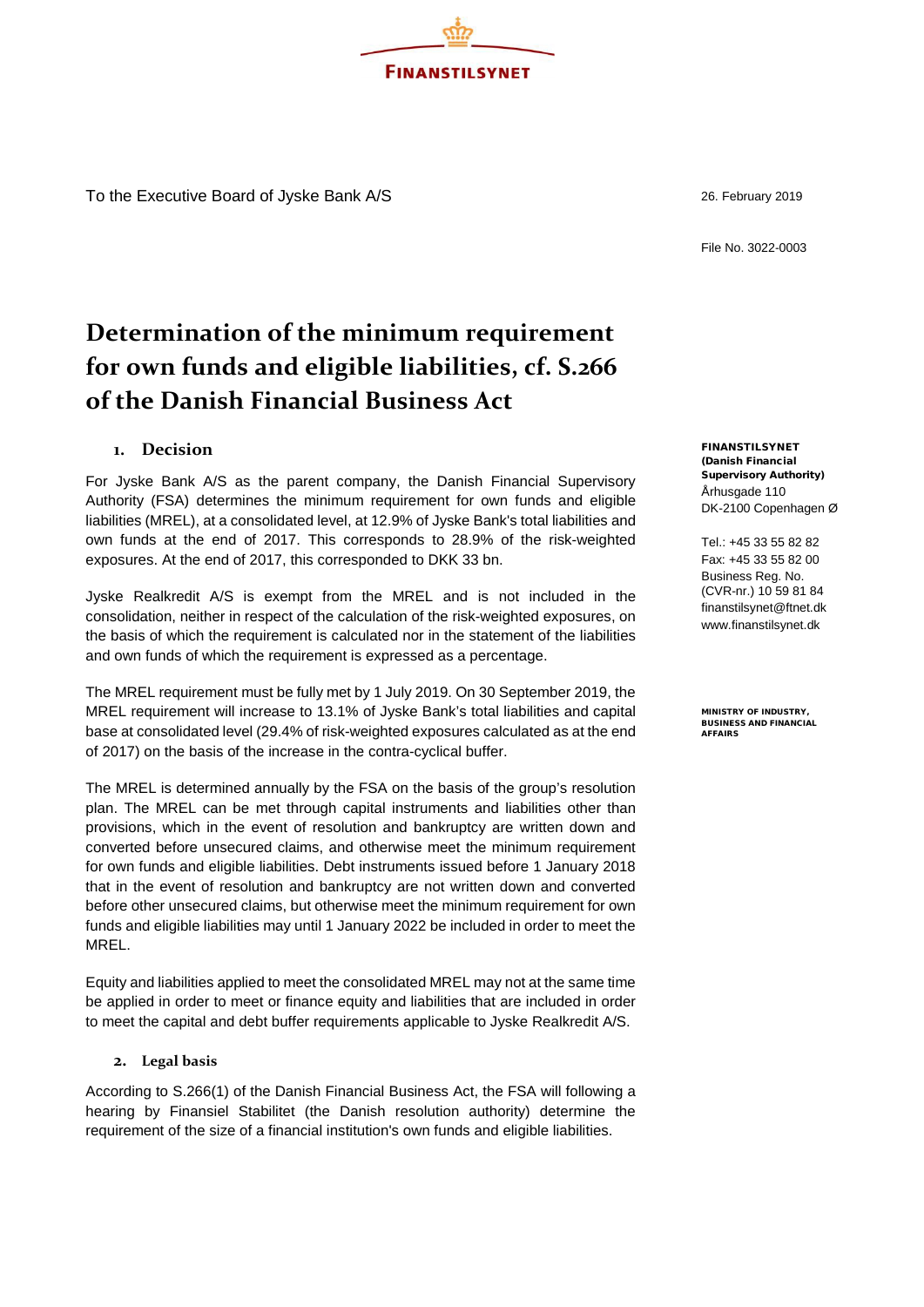Pursuant to S.266(3) of the Danish Financial Business Act, parent companies covered by S.266(1), which are subject to consolidated supervision must also meet the requirement of S.266(1) at a consolidated level.

Pursuant to S.268(1) of the Danish Financial Business Act, the requirements according to S.266(1) and (3) are determined on the basis of a specific assessment of the following criteria:

- 1) The group can be resolved through the use of resolution tools.
- 2) If bail-in is applied, the group has sufficient own funds and eligible liabilities to ensure that the losses can be absorbed and the Common Equity Tier 1 capital can be restored to a level at which the undertaking can continue to meet the requirements for a licence, and to sustain sufficient market confidence.
- 3) The group has sufficient own funds and eligible liabilities to ensure that, if certain categories of own funds and eligible liabilities are excluded from bail-in, the losses can be absorbed and an undertaking's Common Equity Tier 1 capital can be restored to a level at which the undertaking can continue to meet the requirements for a licence.
- 4) The group's size, business model, funding model and risk profile.
- 5) The extent to which the depositor and investor guarantee scheme can help finance the resolution in accordance with S.2a of the Act on a Depositor and Investor Guarantee Scheme (lov om en indskyder- og investorgarantiordning).
- 6) To which extent the group is in distress, has a negative effect on financial stability, including spillover effects on other financial services companies/groups.

The Commission Delegated Regulation (EU) 2016/14501 (the regulation), which specifies the criteria relating to the method applied when determining the minimum requirement of own funds and eligible liabilities, further specifies the criteria stated in S.268(1) of the Danish Financial Act.

The regulation states that the requirement must be met as a percentage of the company's total liabilities and own funds, cf. Art.7(2) (see also S.266(1) of the Danish Financial Business Act.

According to the regulation, the minimum requirement for own funds and eligible liabilities consists of a loss absorption amount, cf. Art.1, and a recapitalisation amount, cf. Art.2 with the necessary adjustments as appear from Art. 3-6, cf. Art.7(1).

<sup>&</sup>lt;sup>1</sup> The Commission Delegated Regulation (EU) 2016/1450 of 23 May 2016 on supplementary rules on the European Parliament's and the Council's regulation 2014/59/EU on regulatory technical standards specifying the criteria applicable to the method of determining the minimum requirements of own funds and eligible liabilities.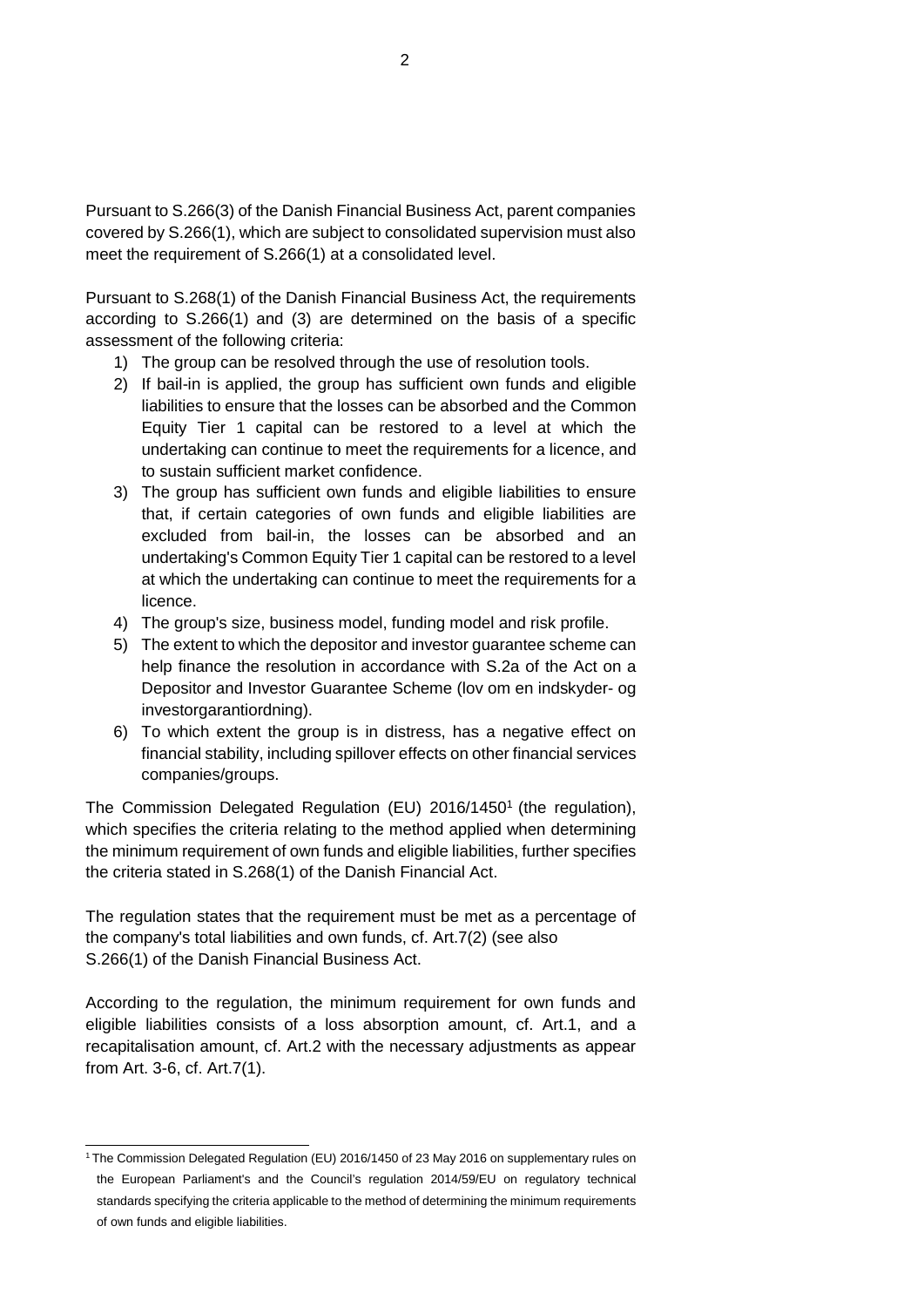The loss absorption amount is generally determined according to the company's solvency requirement plus the combined capital buffer requirement, cf. Art.1(4).

The recapitalisation amount is determined on the basis of the expected resolution strategy identified in the institution's resolution plan. The recapitalisation amount is generally determined at 0 if the resolution strategy is bankruptcy, cf. Art.2(2). If the resolution strategy is not bankruptcy, the recapitalisation amount is generally determined at the solvency requirement plus capital buffers, cf. Art.2(5)(7) and (8).

The FSA may decide to adjust the loss absorption and the recapitalisation amount upwards as well as downwards, cf. Art.1(5) and Art.2(3) and (9). Moreover, the FSA may make adjustments according to Art. 3-6 of the regulation.

If follows from Art.8(1) of the regulation that the FSA may determine an appropriate transitional period to reach the final MREL. The transitional period must be as short as possible. According to Art.8(2), the FSA must determine a planned MREL for each 12-month period during the transitional period. By the end of the transitional period, the final MREL must be met.

According to S.266(1) of the Danish Financial Business Act, mortgage credit institutions are exempt from MREL, and according to S.125, they must meet a debt buffer requirement.

According to the Danish Act on Restructuring and Resolution of Certain Financial Enterprises, it is a condition for the restructuring or resolution that the interest of the general public necessitates the use of resolution measures, cf. S.4(1)(iii) of the Danish Act on Restructuring and Resolution of Certain Financial Enterprises. Pursuant to S.5 of the Danish Act on Restructuring and Resolution of Certain Financial Enterprises, to secure the interest of the general public, the following resolution objectives are taken into consideration:

- 1. to ensure the continuity of critical functions, the discontinuance of which is likely to lead to the disruption of services that are essential to the real economy or likely to disrupt financial stability;
- 2. to avoid a significant adverse effect on the financial stability, in particular by preventing contagion, including to market infrastructures, and by maintaining market discipline;
- 3. to protect public funds by minimising reliance on extraordinary public financial support;
- 4. to protect depositors and investors covered by the Act on a Depositor and Investor Guarantee Scheme;
- 5. to protect client funds and client assets.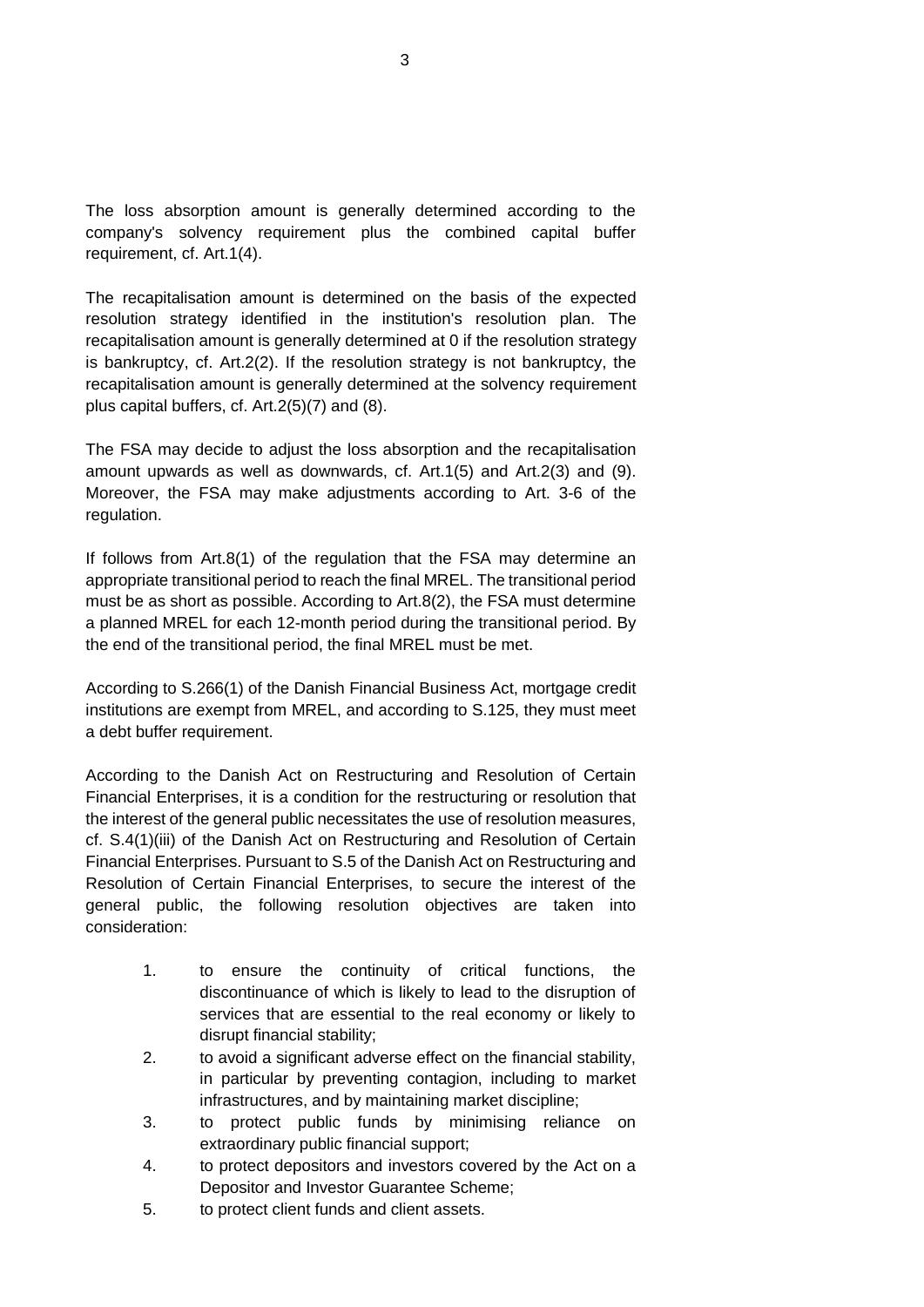Moreover, it is a condition that the resolution objectives in question cannot be met to the same extent in the event of liquidation or bankruptcy proceedings.

# **3. The assessment of the FSA**

As a group, Jyske Bank A/S has been designated a SIFI, and the group is exercising critical functions in both Denmark and Gibraltar.

Therefore the resolution plan assesses that if it is necessary in the interest of the general public, one or more resolution measures must be initiated if the Jyske Bank Group should be in distress, cf. S.4(1)(iii) of the Danish Act on Restructuring and Resolution of Certain Financial Enterprises.

The resolution strategy of the Jyske Bank Group is that of single-point-ofentry, where the group is seen as one unit in the event of resolution. Basically, it is assumed that the group should stay in the market and be re-established as a viable enterprise. This will be ensured through recapitalisation of Jyske Bank A/S at consolidated level through write-downs and refinancing of the claims of the bank's creditors.

For Jyske Bank A/S, the loss absorption amount of the MREL is determined at the solvency requirement plus the combined capital buffer requirement. The recapitalisation amount is determined at the solvency requirement plus the combined capital buffer requirement expect for the contra-cyclical buffer. As a result of the international development, the FSA has changed its method for the calculation of MREL to the effect that the contra-cyclical buffer is no longer included in the recapitalisation amount.

Due to the fact that the Jyske Bank Group is basically to be re-established as a viable entity by Finansiel Stabilitet (the Danish resolution authority), the MREL will therefore be twice the solvency requirement plus twice the combined capital buffer requirement, however, the contra-cyclical capital buffer is only included once in the calculation of the MREL.

On the basis of the above, the FSA assesses that the MREL must be determined so that it corresponds to 28.9% of the risk-weighted exposures calculated as at the end of 2017.

As mortgage credit institutions are exempt from the MREL, Jyske Realkredit is not included in the consolidation on the basis of which the consolidated MREL for Jyske Bank A/S is determined. Hence the MREL is calculated at 28.9% of the risk-weighted exposures for Jyske Bank A/S at consolidated level exclusive of Jyske Realkredit. Based on data at the end of 2017 and with capital buffers and debt buffers phased in at their level on 1 July 2019, the risk-weighted exposure amount (REA) comes to DKK 116 bn. Below this calculation is specified in detail.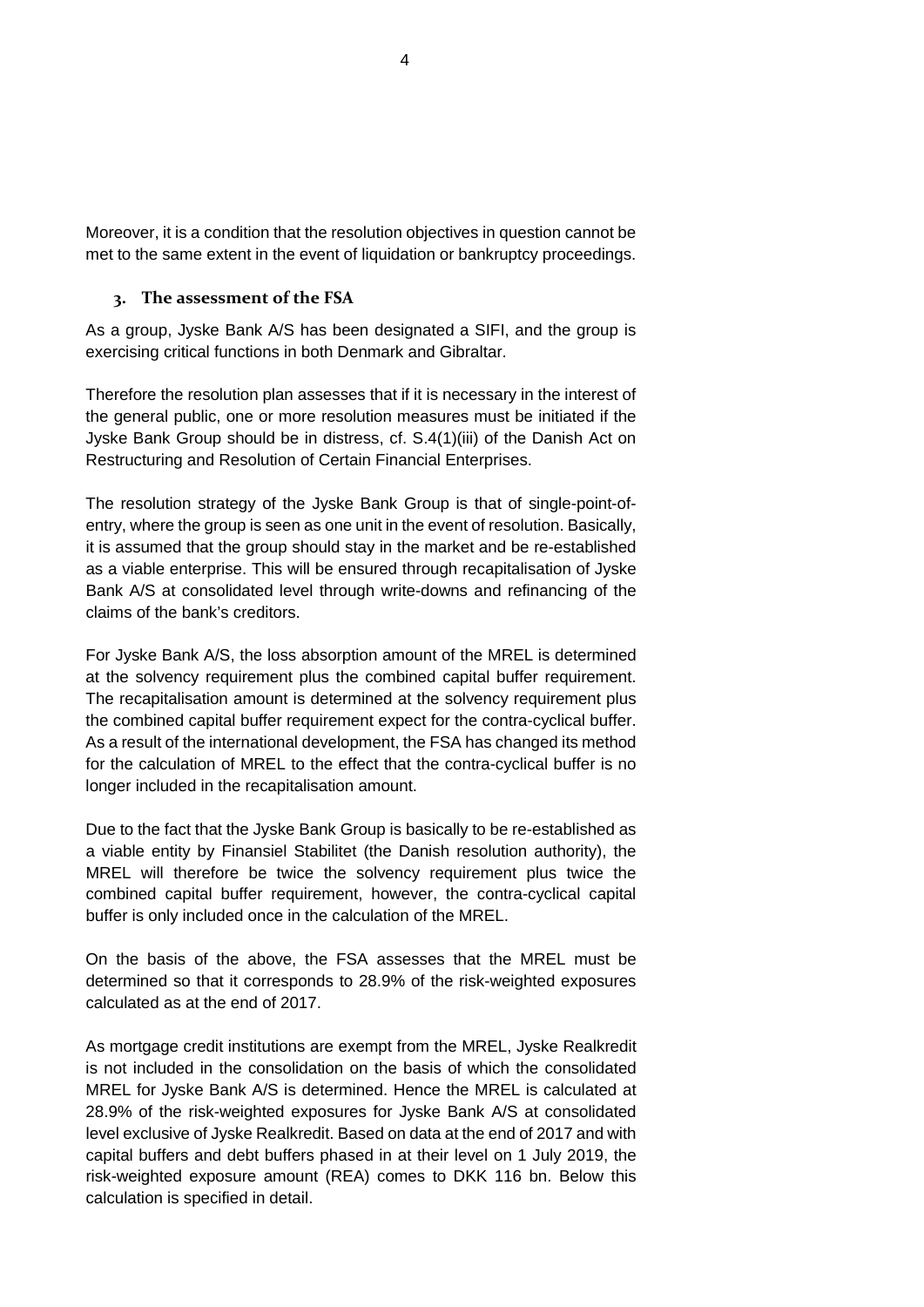|                                                 | <b>REA, DKKbn</b> |
|-------------------------------------------------|-------------------|
| Total group, REA                                | 188               |
| Jyske Realkredit contribution to REA            | -74               |
| Jyske Bank A/S exposures to Jyske Realkredit:   |                   |
| REA for the group exclusive of Jyske Realkredit | 116               |

On the basis of the above, the FSA assesses that the MREL requirement is to be determined at 12.9% of Jyske Bank's total liabilities and capital base at consolidated level, exclusive of Jyske Realkredit, cf. S.266(3) of the Danish Financial Business Act. This corresponds to 28.9% of the risk-weighted exposures calculated as at the end of 2017. At the end of 2017, this corresponded to DKK 33 bn. The requirement must be fully met by 1 July 2019.

On 30 September 2019, the requirement will increase to 13.1% of Jyske Bank's total liabilities and capital base at consolidated level (29.4% of riskweighted exposures calculated as at the end of 2017) on the basis of the increase in the contra-cyclical buffer.

The MREL is determined annually by the FSA and can be met through capital instruments and liabilities, which in the event of resolution and bankruptcy are written down and converted before unsecured claims, and otherwise meet the minimum requirement for own funds and eligible liabilities. Debt instruments issued before 1 January 2018 that in the event of resolution and bankruptcy are not written down and converted before other unsecured claims, but otherwise meet the minimum requirement for own funds and eligible liabilities may until 1 January 2022 be included in order to meet the MREL.

Equity and liabilities applied to meet the consolidated MREL may not at the same time be applied in order to meet or finance equity and liabilities that are included in order to meet the capital and debt buffer requirements applicable to Jyske Realkredit.

Based on data reported at the end of 2017, these amount to DKK 15 bn when the calculation assumes that the capital buffer and the debt buffer are phased in on 1 July 2019.

## **4. Complaints**

The decision of the FSA can, no later than four weeks after the decision has been received, be brought before the Danish Commerce and Companies Appeal Board by email to the address ean@naevneneshus.dk or by post to Nævnenes Hus, Toldboden 2, DK-8800 Viborg, cf. S.372(1) of the Danish Financial Business Act.